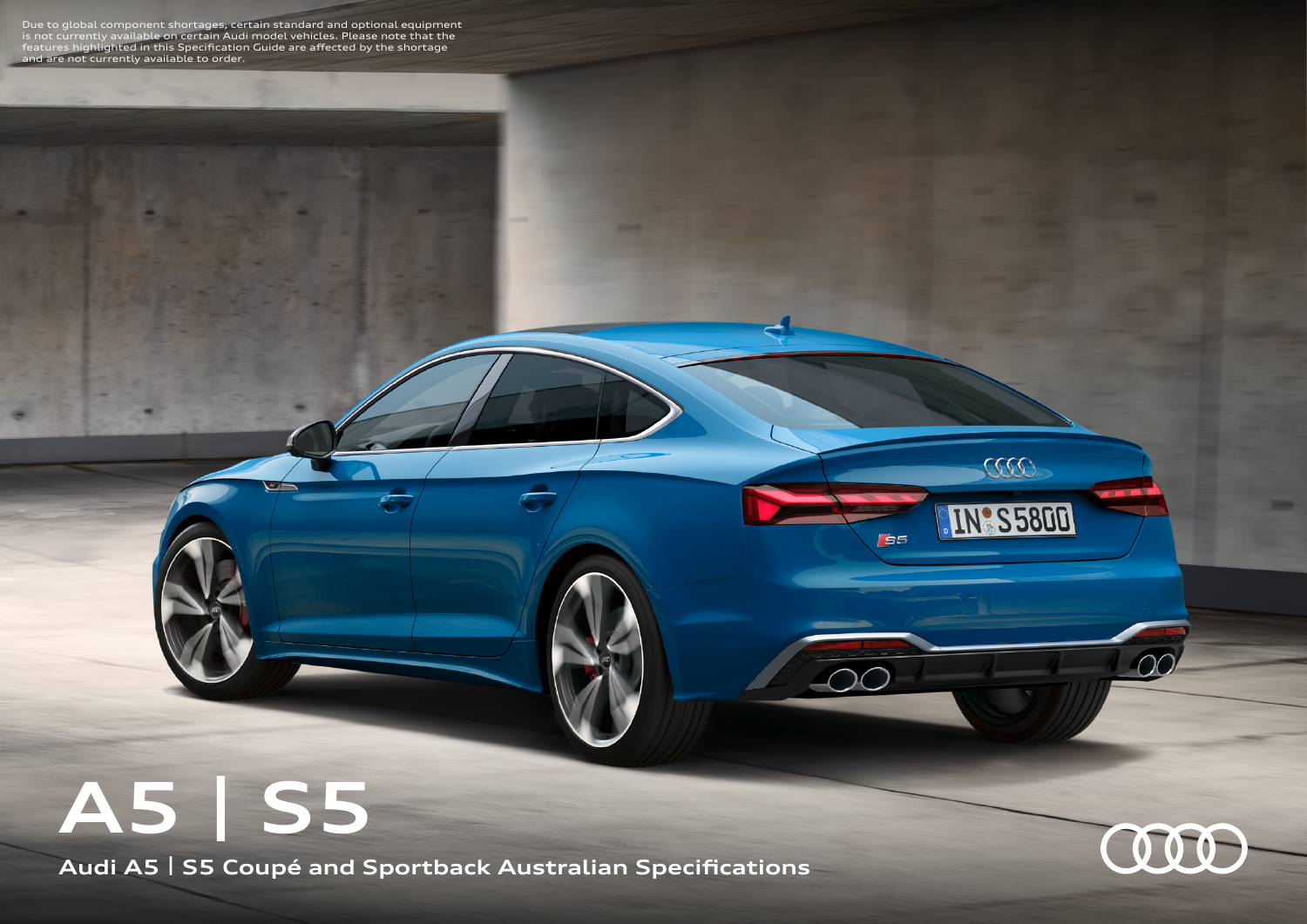|                                                                                                                                                                                                   | <b>A5 Sportback</b><br>40 TFSI<br>S line                                                                                     | A5 Coupé / Sportback<br>45 TFSI quattro<br>S line                                                                            | S5 Coupé /<br>Sportback                                                                             |
|---------------------------------------------------------------------------------------------------------------------------------------------------------------------------------------------------|------------------------------------------------------------------------------------------------------------------------------|------------------------------------------------------------------------------------------------------------------------------|-----------------------------------------------------------------------------------------------------|
| <b>Technical data</b>                                                                                                                                                                             |                                                                                                                              |                                                                                                                              |                                                                                                     |
| Engine type                                                                                                                                                                                       | 4-cylinder petrol with direct fuel<br>injection, turbo-charging and<br>12V Mild Hybrid Electric Vehicle<br>technology (MHEV) | 4-cylinder petrol with direct fuel<br>injection, turbo-charging and<br>12V Mild Hybrid Electric Vehicle<br>technology (MHEV) | 6-cylinder petrol with direct and<br>indirect fuel injection, turbo-<br>charging and Audi valvelift |
| Capacity (cc)                                                                                                                                                                                     | 1,984                                                                                                                        | 1,984                                                                                                                        | 2,995                                                                                               |
| Power (kW/rpm)                                                                                                                                                                                    | 140 / 4,200 - 6,000                                                                                                          | 183 / 5,000 - 6,500                                                                                                          | 260 / 5,400 - 6,400                                                                                 |
| Torque (Nm/rpm)                                                                                                                                                                                   | 320 / 1,450 - 4,200                                                                                                          | 370 / 1,600 - 4,500                                                                                                          | $500 / 1,370 - 4,500$                                                                               |
| Driveline                                                                                                                                                                                         | Front wheel drive                                                                                                            | quattro                                                                                                                      | quattro                                                                                             |
| Transmission                                                                                                                                                                                      | 7-speed S tronic                                                                                                             | 7-speed S tronic                                                                                                             | 8-speed tiptronic                                                                                   |
| Start-Stop system                                                                                                                                                                                 | $\bullet$                                                                                                                    |                                                                                                                              |                                                                                                     |
| Acceleration (sec) 0-100 km/h                                                                                                                                                                     | 7.5                                                                                                                          | 5.8[6.0]                                                                                                                     | 4.7[4.8]                                                                                            |
| Top speed (km/h)                                                                                                                                                                                  | 241                                                                                                                          | 250 [250]                                                                                                                    | 250 [250]                                                                                           |
| Unladen weight in kg <sup>#</sup>                                                                                                                                                                 | 1,565#                                                                                                                       | 1,605 [1,645]*                                                                                                               | 1,715 [1,750]*                                                                                      |
| Fuel consumption (combined)^<br>Litres/100 kms<br>$\triangleright$ CO <sub>2</sub> emissions grams per km                                                                                         | $6.5^{\circ}$<br>148^                                                                                                        | $7.1$ [7.1] <sup>^</sup><br>162 [163] <sup>^</sup>                                                                           | $8.8 [8.8]$ <sup><math>\triangle</math></sup><br>201 [202] <sup><math>\triangle</math></sup>        |
|                                                                                                                                                                                                   |                                                                                                                              | Sportback values in brackets []                                                                                              | Sportback values in brackets []                                                                     |
|                                                                                                                                                                                                   |                                                                                                                              |                                                                                                                              |                                                                                                     |
| <b>Safety</b>                                                                                                                                                                                     |                                                                                                                              |                                                                                                                              |                                                                                                     |
| Active bonnet                                                                                                                                                                                     | $\bullet$                                                                                                                    | $\bullet$                                                                                                                    | $\bullet$                                                                                           |
| Airbags (eight in total) front airbags for driver and passenger, side airbags for front and outer rear passengers, head level curtain<br>airbag for front and rear (Sportback)                    | $\bullet$                                                                                                                    | $\bullet$                                                                                                                    |                                                                                                     |
| Airbags (six in total) front airbags for driver and passenger, side airbags for front passengers, head level curtain airbag for front<br>and rear (Coupé)                                         |                                                                                                                              | $\bullet$                                                                                                                    |                                                                                                     |
| Attention assist - provides a warning alert tone and visual signal if the system evaluates that the drivers attention may be lapsing                                                              | $\bullet$                                                                                                                    | $\bullet$                                                                                                                    | $\bullet$                                                                                           |
| Audi pre-sense city with Autonomous Emergency Braking and pedestrian detection <sup>2</sup>                                                                                                       |                                                                                                                              | $\bullet$                                                                                                                    |                                                                                                     |
| Audi pre-sense front - provides extended collision mitigation and emergency braking up to 250 km/h <sup>2</sup>                                                                                   | $\bullet$                                                                                                                    | $\bullet$                                                                                                                    | $\bullet$                                                                                           |
| Audi pre-sense rear - preventative protection measures including tensioning of front seat belts and closing of the windows and<br>sunroof where the risk of a collision is detected from the rear |                                                                                                                              | $\bullet$                                                                                                                    |                                                                                                     |
| Electromechanical parking brake                                                                                                                                                                   |                                                                                                                              | $\bullet$                                                                                                                    |                                                                                                     |
| Electronic Stabilisation Control (ESC) with electronic wheel-selective torque control, ABS, ASR, EDL and Brake Assist                                                                             | $\bullet$                                                                                                                    | $\bullet$                                                                                                                    | $\bullet$                                                                                           |
| Hold assist - holds the vehicle on gradients indefinitely to enable smooth driving <sup>2</sup>                                                                                                   |                                                                                                                              | $\bullet$                                                                                                                    | $\bullet$                                                                                           |
| First aid kit, warning triangle and two high visibility vests                                                                                                                                     |                                                                                                                              | $\bullet$                                                                                                                    | $\bullet$                                                                                           |
| Seatbelt reminders for all passengers                                                                                                                                                             |                                                                                                                              | $\bullet$                                                                                                                    | $\bullet$                                                                                           |
| Tyre pressure loss indicator                                                                                                                                                                      | $\bullet$                                                                                                                    | $\bullet$                                                                                                                    | $\bullet$                                                                                           |

# $\bullet$  = Standard  $\mid$   $\Box$  = Optional equipment  $\mid$  - = Not available  $\mid$  NCO = No cost option

^ Figures are calculated on the basis of 19 inch wheels.

<sup>Δ</sup> Figures are calculated on the basis of 20 inch wheels.

<sup>^</sup> Fuel consumption, CO<sub>2</sub> emission data, energy consumption and range figures (as applicable to the vehicle in question) are derived from laboratory testing in accordance with ADR 81/02. Factors including but not limited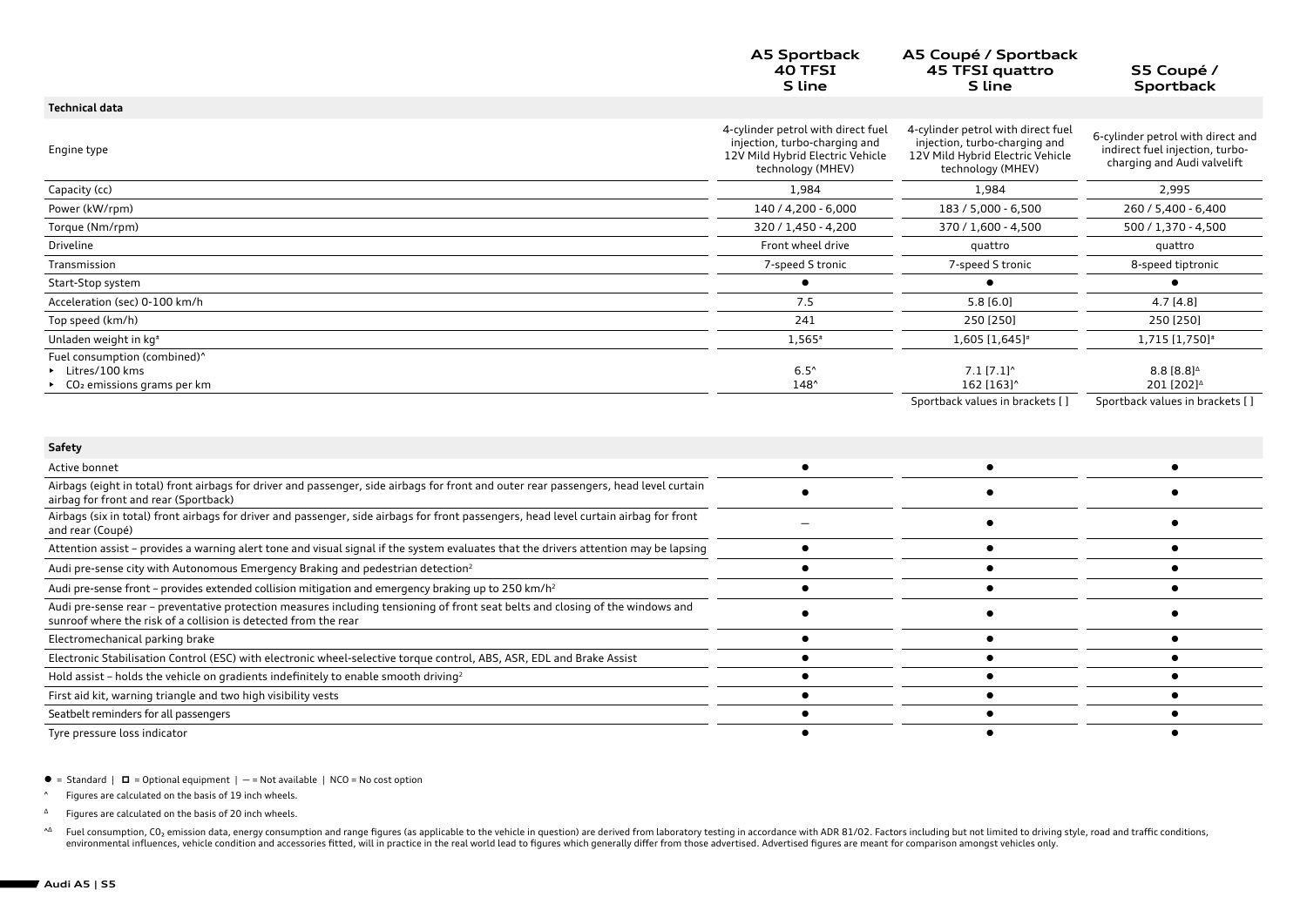| <b>Packages</b>                                                                                                                                                                                                                                                                                                                                                                                                                                                                                                                                                                                                                                                                                                                                                                                                                  | Option<br>Code               | A5 Sportback<br><b>40 TFSI</b><br>S line | A5 Coupé / Sportback<br>45 TFSI quattro<br>S line | S5 Coupé /<br>Sportback |
|----------------------------------------------------------------------------------------------------------------------------------------------------------------------------------------------------------------------------------------------------------------------------------------------------------------------------------------------------------------------------------------------------------------------------------------------------------------------------------------------------------------------------------------------------------------------------------------------------------------------------------------------------------------------------------------------------------------------------------------------------------------------------------------------------------------------------------|------------------------------|------------------------------------------|---------------------------------------------------|-------------------------|
| Premium plus package                                                                                                                                                                                                                                                                                                                                                                                                                                                                                                                                                                                                                                                                                                                                                                                                             |                              |                                          |                                                   |                         |
| ► Bang & Olufsen 3D Sound System – surround sound reproduction via 19 high-performance loudspeakers including<br>subwoofer; 16-channel amplifier with a total output of 755 watts<br>Colour interior lighting package including ambient lighting with 30 selectable colours and 3 colour profiles<br>۰.<br>Audi Matrix LED headlights with Audi laser light - includes Audi laser light that supplements the LED high beam at<br>higher speeds, providing a light that is more intense in range and brightness, increasing visibility for the driver<br>► Head-up display – in colour with speed, navigation and assistance information (for 40 TFSI)<br>> Sunroof, panoramic, tinted glass, single pane, electrically tilting and opening; includes electric sunshade<br>Privacy glass - dark tinted rear and rear side windows | WA9                          |                                          | о                                                 |                         |
| S line sport package                                                                                                                                                                                                                                                                                                                                                                                                                                                                                                                                                                                                                                                                                                                                                                                                             |                              |                                          |                                                   |                         |
| ► Upholstery in fine Nappa leather with S embossing on the front-seat backrests<br>Inlays in matt brushed aluminium<br>▶ Pedals and footrest in stainless steel<br>▶ Headlining in black cloth<br>• Gear lever knob in perforated black leather<br>> Variable restraints for front seats (manual adjustment for height and distance)<br>► Contrasting stitching on the seat upholstery, sport leather steering wheel, selector lever gaiter, centre armrest<br>and floor mats<br>> Steering wheel in S line design<br>• Choice of alloy wheels:<br>▶ 20" Audi Sport alloy wheels in 5-V-spoke star design in matt titanium look, gloss turned finish<br>▶ 20" Audi Sport alloy wheels in 5-arm rotor design in matt titanium look, gloss turned finish                                                                           | <b>WA2-1</b><br><b>WA2-2</b> |                                          | $\Box$                                            |                         |
| Carbon and black package                                                                                                                                                                                                                                                                                                                                                                                                                                                                                                                                                                                                                                                                                                                                                                                                         |                              |                                          |                                                   |                         |
| Black exterior package<br>• Inlays in carbon twill<br>• Carbon mirror caps<br>► Carbon spoiler                                                                                                                                                                                                                                                                                                                                                                                                                                                                                                                                                                                                                                                                                                                                   | WA7                          |                                          | о                                                 | o                       |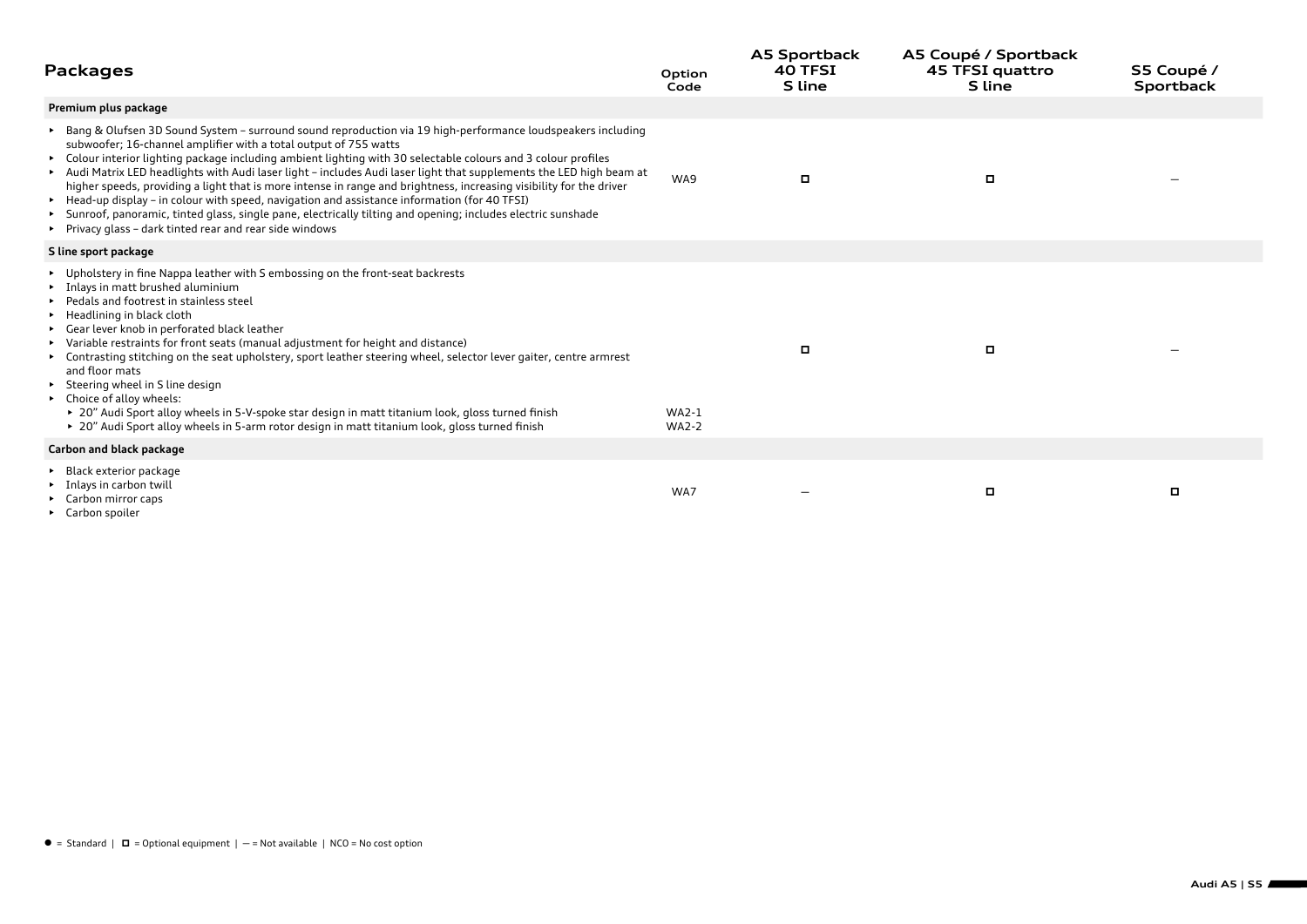|                                                                                          | <b>Standard equipment and options</b>                                                                                          |              | Option<br>Code  | <b>A5 Sportback</b><br>40 TFSI<br>S line | A5 Coupé / Sportback<br>45 TFSI quattro<br>S line | S5 Coupé /<br>Sportback |
|------------------------------------------------------------------------------------------|--------------------------------------------------------------------------------------------------------------------------------|--------------|-----------------|------------------------------------------|---------------------------------------------------|-------------------------|
|                                                                                          | Wheels, suspension and driving dynamics                                                                                        |              |                 |                                          |                                                   |                         |
|                                                                                          | 19" alloy wheels in multi-spoke design, contrasting grey,<br>partly polished with 255/40 tyres                                 |              |                 |                                          |                                                   |                         |
|                                                                                          | 19" alloy wheels in 5-spoke cavo design, contrasting grey,<br>partly polished with 255/40 tyres                                |              |                 |                                          |                                                   |                         |
|                                                                                          | 20" Audi Sport alloy wheels in 5-V-spoke star design in matt titanium look,<br>gloss turned finish with 265/30 tyres           |              | 42H             | Included in S line sport<br>package 1    | Included in S line sport<br>package 1             | <b>NCO</b>              |
|                                                                                          | 20" Audi Sport alloy wheels in 5-arm rotor design in matt titanium look,<br>gloss turned finish with 265/30 tyres              |              | F27             | Included in S line sport<br>package 2    | Included in S line sport<br>package 2             | <b>NCO</b>              |
|                                                                                          | 20" Audi Sport alloy wheels in 5-twin-spoke polygon design in gloss anthracite black,<br>gloss turned finish with 265/30 tyres |              |                 |                                          |                                                   | $\bullet$               |
|                                                                                          | Audi drive select - allows the selection of 5 driving modes                                                                    |              |                 | $\bullet$                                | $\bullet$                                         | $\bullet$               |
|                                                                                          | Brake callipers painted in red with S logo on the front callipers                                                              |              |                 |                                          |                                                   | $\bullet$               |
| quattro sport differential                                                               |                                                                                                                                |              | GH <sub>2</sub> | $\qquad \qquad -$                        | $\qquad \qquad -$                                 | П.                      |
| Adaptive suspension, damper tuning selectable by drive select (no change in ride height) |                                                                                                                                |              | 1BL             | $\Box$                                   |                                                   | $\equiv$                |
| drive select                                                                             | S suspension with adaptive damper control - dynamic or comfort-oriented damper tuning can be selected via Audi                 |              |                 |                                          | $\qquad \qquad -$                                 | $\bullet$               |
| Space saver spare wheel                                                                  |                                                                                                                                |              |                 | $\bullet$                                | $\bullet$                                         | $\bullet$               |
| Paint finishes <sup>®</sup>                                                              |                                                                                                                                | A5   S5      |                 |                                          |                                                   | A5   S5                 |
|                                                                                          | Ibis white                                                                                                                     | NCO   NCO    |                 | Mythos black, metallic                   |                                                   | $\Box$   NCO            |
|                                                                                          | Quantum grey                                                                                                                   | $\Box$ NCO   |                 | Navarra blue, metallic                   |                                                   | $\Box$   NCO            |
|                                                                                          | Turbo blue                                                                                                                     | $\Box$   NCO |                 | Tango red, metallic                      |                                                   | $\Box$   NCO            |
|                                                                                          | District green, metallic                                                                                                       | $\Box$   NCO |                 | Daytona grey, pearl effect               |                                                   | $\Box$   NCO            |
|                                                                                          | Glacier white, metallic                                                                                                        | $\Box$ NCO   |                 |                                          |                                                   |                         |

 $\bullet$  = Standard |  $\Box$  = Optional equipment | - = Not available | NCO = No cost option

**◊** Actual colour may vary from sample due to printing process. Paint finish prices are not dependent on the model.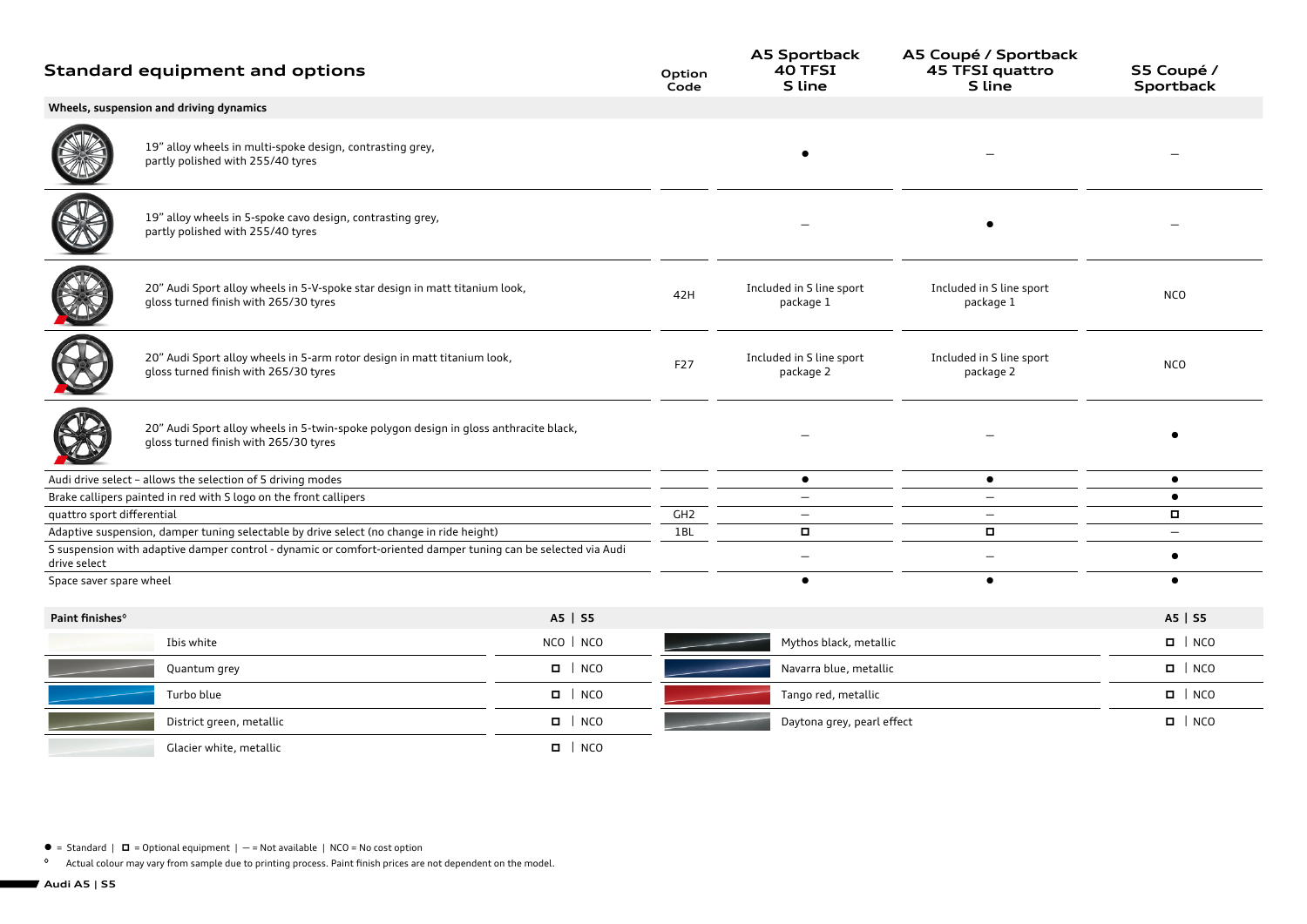| <b>Standard equipment and options</b>                                                                                                                                                                                                                                                                                                                                                                                                                                          | Option<br>Code | <b>A5 Sportback</b><br>40 TFSI<br>S line                          | A5 Coupé / Sportback<br>45 TFSI quattro<br>S line | S5 Coupé /<br>Sportback |
|--------------------------------------------------------------------------------------------------------------------------------------------------------------------------------------------------------------------------------------------------------------------------------------------------------------------------------------------------------------------------------------------------------------------------------------------------------------------------------|----------------|-------------------------------------------------------------------|---------------------------------------------------|-------------------------|
| Assistance systems                                                                                                                                                                                                                                                                                                                                                                                                                                                             |                |                                                                   |                                                   |                         |
| 360 degree cameras – 4 wide-angle cameras cover the entire area immediately around the vehicle, providing a range<br>of different views for even easier manoeuvring <sup>2</sup>                                                                                                                                                                                                                                                                                               |                |                                                                   |                                                   |                         |
| Adaptive cruise control with Stop&Go including distance indicator, traffic jam assist, and speed limiter <sup>2</sup>                                                                                                                                                                                                                                                                                                                                                          |                |                                                                   |                                                   |                         |
| Audi active lane assist - when activated helps the driver stay in the lane by gentle corrective steering intervention and<br>through steering vibration <sup>2</sup>                                                                                                                                                                                                                                                                                                           |                |                                                                   |                                                   |                         |
| Lane change warning (side assist) - warns vehicles in the blind spot as well as those approaching rapidly from the side <sup>2</sup>                                                                                                                                                                                                                                                                                                                                           |                |                                                                   | $\bullet$                                         |                         |
| Audi parking system plus front and rear with visual display <sup>2</sup>                                                                                                                                                                                                                                                                                                                                                                                                       |                |                                                                   |                                                   |                         |
| Park assist - searches for suitable bay and kerb-side parking spaces, and helps to steer the vehicle into the space <sup>2</sup>                                                                                                                                                                                                                                                                                                                                               |                |                                                                   |                                                   |                         |
| Collision avoidance assist - provides additional assistance to the driver with supporting steering torque in critical<br>situations where the driver initiates evasive action <sup>2</sup>                                                                                                                                                                                                                                                                                     |                |                                                                   |                                                   |                         |
| Cross traffic assist rear - supports the driver when reversing out of a perpendicular parking space reducing the risk of<br>accidents <sup>2</sup>                                                                                                                                                                                                                                                                                                                             |                |                                                                   |                                                   |                         |
| Exit warning system - detects cars and cyclists when opening doors                                                                                                                                                                                                                                                                                                                                                                                                             |                |                                                                   |                                                   |                         |
| Light and rain sensor - automatic control of lights-on function and windscreen wipers                                                                                                                                                                                                                                                                                                                                                                                          |                |                                                                   |                                                   |                         |
| Predictive efficiency assist - provides targeted control of the engine overrun and coasting phases                                                                                                                                                                                                                                                                                                                                                                             |                |                                                                   |                                                   |                         |
| Turn assist - monitors oncoming traffic when turning right at low speeds <sup>2</sup>                                                                                                                                                                                                                                                                                                                                                                                          |                |                                                                   |                                                   |                         |
| <b>Exterior features</b>                                                                                                                                                                                                                                                                                                                                                                                                                                                       |                |                                                                   |                                                   |                         |
| Audi Matrix LED headlights - includes LED headlights with daytime running lights, dipped beam, high beam, position<br>light, all-weather light, turning light, dynamic cornering light, automatic-dynamic headlight range control, and front<br>and rear dynamic indicators. The Matrix beam detects and blanks out oncoming vehicles or vehicles in front, but<br>continues to fully illuminate other areas between and alongside. Includes front and rear dynamic indicators |                |                                                                   |                                                   |                         |
| Audi Matrix LED headlights (includes all features above) with Audi laser light - includes Audi laser light that<br>supplements the LED high beam at higher speeds, providing a light that is more intense in range and brightness,<br>increasing visibility for the driver. Includes Coming home and Leaving home animation, and headlight washer system                                                                                                                       | <b>PXB</b>     | Included in Premium plus package Included in Premium plus package |                                                   | о                       |
| High gloss package - window surrounds in anodised aluminium                                                                                                                                                                                                                                                                                                                                                                                                                    |                |                                                                   | $\bullet$                                         |                         |
| Black exterior styling package - adds black highlights on the Audi Singleframe, trim strips on the side windows and<br>bumpers, front and rear. Includes exterior mirrors in black                                                                                                                                                                                                                                                                                             | 4ZD            | о                                                                 | о                                                 | о                       |
| Convenience key, full keyless entry and start, and gesture control for the luggage compartment - includes electric rear<br>tailgate for the Sportback only                                                                                                                                                                                                                                                                                                                     |                |                                                                   | $\bullet$                                         |                         |
| Exterior mirrors; electrically adjustable, heated and folding, kerb-side function on the passenger side<br>and automatically dimming on both sides, with memory feature                                                                                                                                                                                                                                                                                                        |                |                                                                   |                                                   |                         |
| Exterior mirrors in aluminium look                                                                                                                                                                                                                                                                                                                                                                                                                                             |                |                                                                   |                                                   |                         |
| Body coloured mirror caps                                                                                                                                                                                                                                                                                                                                                                                                                                                      | 6FA            |                                                                   |                                                   | <b>NCO</b>              |
| Privacy glass - dark tinted rear and rear side windows                                                                                                                                                                                                                                                                                                                                                                                                                         |                | Included in Premium plus package Included in Premium plus package |                                                   |                         |
| Sunroof, panoramic, tinted glass, single pane, electrically tilting and opening; includes electric sunshade                                                                                                                                                                                                                                                                                                                                                                    | 3FB            | о                                                                 | о                                                 | о                       |
| Tailpipe trims in chrome; one tailpipe each on left and right, trapezoidal design                                                                                                                                                                                                                                                                                                                                                                                              |                |                                                                   |                                                   |                         |
| Tailpipe trims in chrome; dual branch, two tailpipes each on left and right                                                                                                                                                                                                                                                                                                                                                                                                    |                |                                                                   |                                                   |                         |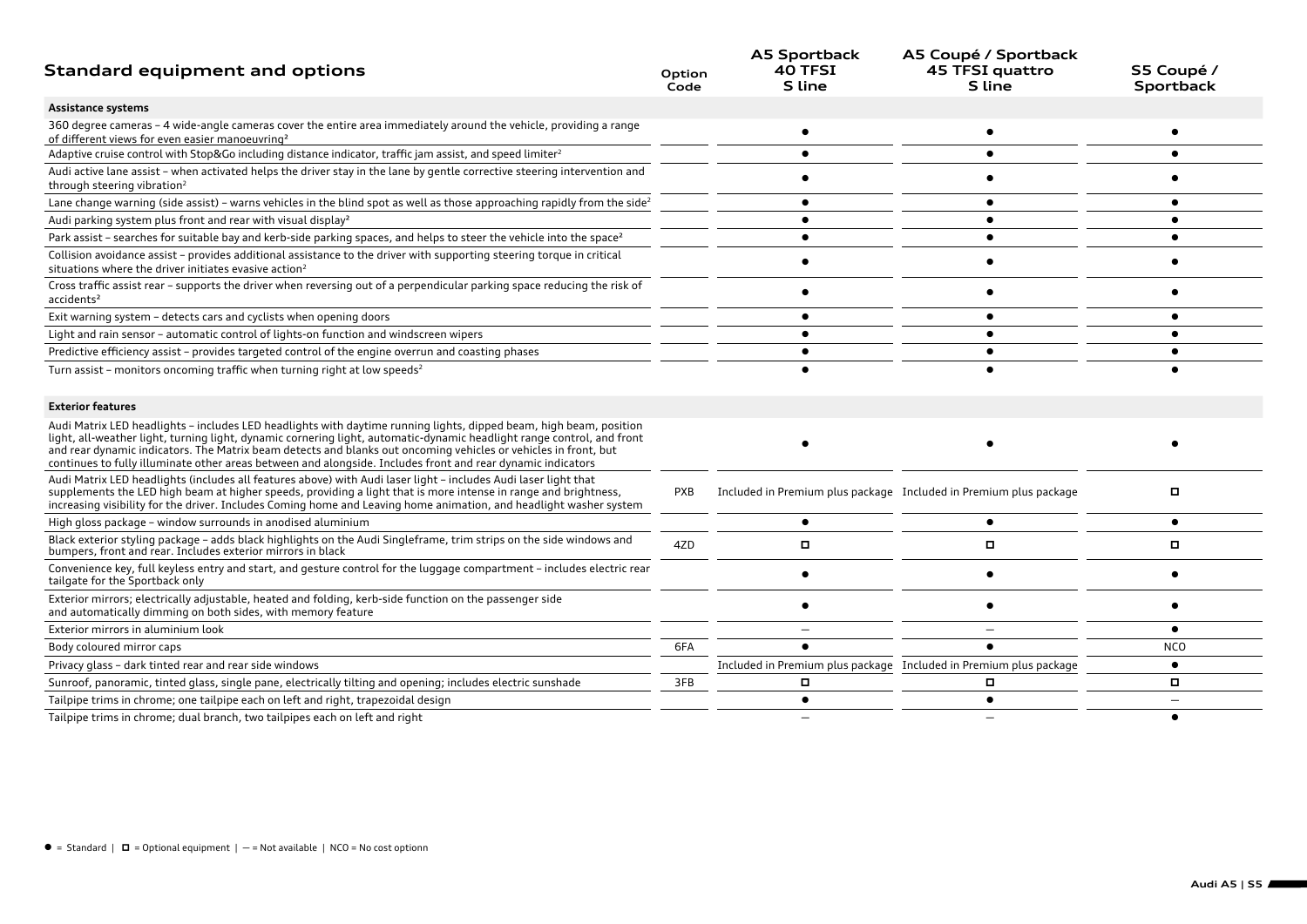| <b>Standard equipment and options</b>                                                                                                                                                                                                             | Option<br>Code | <b>A5 Sportback</b><br><b>40 TFSI</b><br>S line | A5 Coupé / Sportback<br>45 TFSI quattro<br>S line                 | S5 Coupé /<br>Sportback                 |
|---------------------------------------------------------------------------------------------------------------------------------------------------------------------------------------------------------------------------------------------------|----------------|-------------------------------------------------|-------------------------------------------------------------------|-----------------------------------------|
| Seating and upholstery                                                                                                                                                                                                                            |                |                                                 |                                                                   |                                         |
| Sport front seats; with shaped seat side bolsters and extendable thigh support                                                                                                                                                                    |                | $\bullet$                                       |                                                                   |                                         |
| S Sport front seats with S embossing on the front-seat backrest and rhombus pattern                                                                                                                                                               |                | $\overline{\phantom{0}}$                        |                                                                   | $\bullet$                               |
| Electric seats for driver and front passenger including adjustment of seat height, fore/aft position, seat angle and<br>backrest angle                                                                                                            |                |                                                 |                                                                   |                                         |
| Memory feature for the driver's electric seat                                                                                                                                                                                                     |                | $\bullet$                                       | $\bullet$                                                         | $\bullet$                               |
| Electrically extending and retracting seat belt feeders (Coupé only)                                                                                                                                                                              |                | $\bullet$                                       | $\bullet$                                                         | $\bullet$                               |
| Electric 4-way lumbar support for the driver and front passenger                                                                                                                                                                                  |                | $\bullet$                                       | $\bullet$                                                         |                                         |
| Lumbar support, pneumatically adjustable, with massage function for the driver and front passenger                                                                                                                                                |                |                                                 |                                                                   | $\bullet$                               |
| Leather appointed seat upholstery <sup>1</sup>                                                                                                                                                                                                    |                | $\bullet$                                       | $\bullet$                                                         |                                         |
| Fine Nappa leather seat upholstery with S embossing on the front-seat backrests                                                                                                                                                                   |                | Included in S line sport package                | Included in S line sport package                                  | $\bullet$                               |
| Heated front seats, adjustable in 3 stages                                                                                                                                                                                                        | 4A3            | о                                               |                                                                   | $\bullet$                               |
| Heated front and outer rear seats, adjustable in 3 stages                                                                                                                                                                                         | 4A4            |                                                 | Π.                                                                | $\Box$                                  |
| Rear seat bench, 40:20:40 split folding and rear centre armrest with cup holder                                                                                                                                                                   |                | $\bullet$                                       | $\bullet$                                                         |                                         |
| Inlays                                                                                                                                                                                                                                            |                |                                                 |                                                                   |                                         |
| Inlays in aluminium ellipse, silver                                                                                                                                                                                                               |                |                                                 |                                                                   |                                         |
| Inlays in matt brushed aluminium                                                                                                                                                                                                                  |                | Included in S line sport package                | Included in S line sport package                                  | $\bullet$                               |
| Inlays in carbon atlas                                                                                                                                                                                                                            | 5MK            |                                                 |                                                                   | о.                                      |
| Inlays in carbon twill                                                                                                                                                                                                                            |                |                                                 | Included in Carbon and black<br>package                           | Included in Carbon and black<br>package |
| Inlays in oak, natural grey (open pore wood finish)                                                                                                                                                                                               | 7TL            | $\Box$                                          | ۰                                                                 | $\overline{\phantom{0}}$                |
| Inlays in piano finish black                                                                                                                                                                                                                      | 5TL            | $\Box$                                          | $\Box$                                                            |                                         |
| <b>Interior features</b>                                                                                                                                                                                                                          |                |                                                 |                                                                   |                                         |
| 3-zone climate control - separately adjustable temperature and air distribution settings for driver, front passenger<br>and rear passengers                                                                                                       |                | $\bullet$                                       | $\bullet$                                                         | $\bullet$                               |
| Accent surfaces in black gloss look                                                                                                                                                                                                               |                | $\bullet$                                       | $\bullet$                                                         | $\bullet$                               |
| Auto-dimming interior mirror, frameless                                                                                                                                                                                                           |                | $\bullet$                                       | $\bullet$                                                         | $\bullet$                               |
| Door sill trims with aluminium inlays illuminated with S embossing                                                                                                                                                                                |                | $\bullet$                                       |                                                                   |                                         |
| Interior lighting package including ambient lighting - includes courtesy lighting in the exterior door handles,<br>entrance lighting, cup holders in the front, footwell lighting at front, inside door handles, door trims and centre<br>console |                |                                                 |                                                                   |                                         |
| Colour interior lighting package including ambient lighting with 30 selectable colours and 3 colour profiles                                                                                                                                      |                |                                                 | Included in Premium plus package Included in Premium plus package | $\bullet$                               |
| Comfort front centre armrest, adjustable angle and length with storage compartment                                                                                                                                                                |                | $\bullet$                                       |                                                                   | $\bullet$                               |
| Extended upholstery package - lower part of centre console, door armrests and door pull handles in man-made leather                                                                                                                               | 7HB            | $\Box$                                          | $\Box$                                                            | $\bullet$                               |
| Floor mats at front and rear                                                                                                                                                                                                                      |                |                                                 |                                                                   | $\bullet$                               |
| Headlining in black fabric                                                                                                                                                                                                                        |                | Included in S line sport package                | Included in S line sport package                                  | $\bullet$                               |
| Leather steering wheel with multifunction plus with shift paddles                                                                                                                                                                                 |                |                                                 |                                                                   | $\bullet$                               |
| Pedals and footrest in stainless steel                                                                                                                                                                                                            |                | Included in S line sport package                | Included in S line sport package                                  |                                         |
| Map lights at front and rear, individually dimmable                                                                                                                                                                                               |                |                                                 |                                                                   | $\bullet$                               |
| Storage package - storage net on the back of the front seat backrests, storage compartment on the driver's side,<br>lockable glove compartment, cup holders in the rear centre armrest, luggage compartment net and hooks                         |                |                                                 |                                                                   | $\bullet$                               |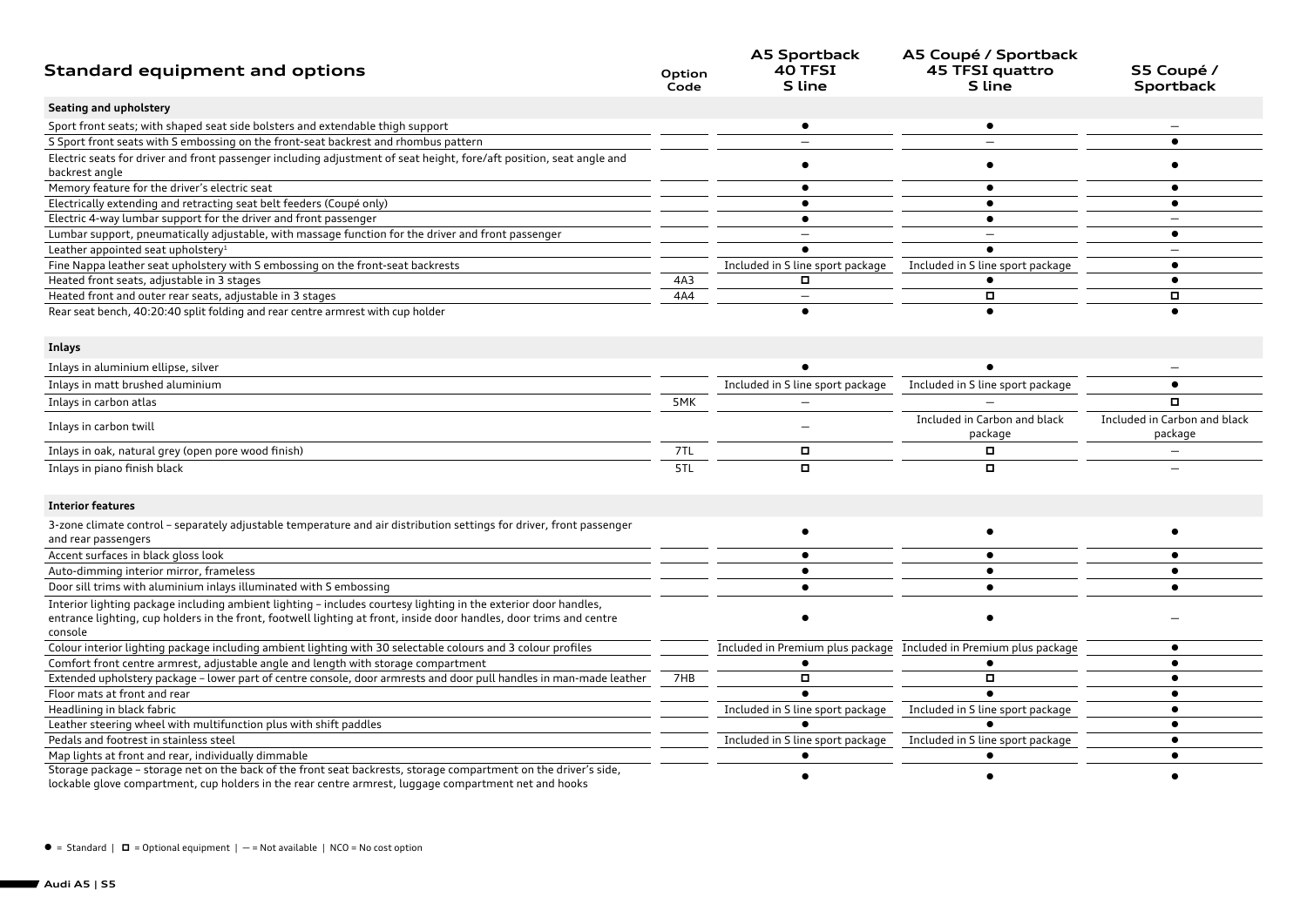| <b>Standard equipment and options</b>                                                                                                                                                                                                                                               | <b>A5 Sportback</b><br><b>40 TFSI</b><br>Option<br>S line<br>Code | A5 Coupé / Sportback<br>45 TFSI quattro<br>S line                 | S5 Coupé /<br>Sportback |
|-------------------------------------------------------------------------------------------------------------------------------------------------------------------------------------------------------------------------------------------------------------------------------------|-------------------------------------------------------------------|-------------------------------------------------------------------|-------------------------|
| Infotainment                                                                                                                                                                                                                                                                        |                                                                   |                                                                   |                         |
| Audi connect plus Navigation & Infotainment services <sup>+3</sup> including:<br>Online traffic information with hazard alert<br>Parking information<br>• Weather<br>$\blacktriangleright$ Fuel prices<br>• Google services                                                         |                                                                   |                                                                   |                         |
| Audi connect plus Security & Assistance services <sup>+4</sup> including:<br>Car finder with remote signal<br>▶ Remote lock & unlock<br>Emergency call<br>Online roadside assistance                                                                                                |                                                                   |                                                                   |                         |
| Audi virtual cockpit plus - fully digital configurable instrument cluster with 12.3 inch high resolution colour display                                                                                                                                                             |                                                                   |                                                                   |                         |
| Audi phone box light - supports wireless charging via the "Qi" standard for compatible smartphones and smartphone<br>covers and up to 2 Bluetooth connections <sup>5</sup> (Not currently available - Please refer to disclaimer on the front cover<br>of this Specification Guide) |                                                                   |                                                                   |                         |
| Audi music interface - 2 USB interfaces in front with charging and data transfer functionality. Also includes 2 USB<br>interfaces in the rear with charging function <sup>5</sup>                                                                                                   |                                                                   |                                                                   |                         |
| Audi smartphone interface - connects to Apple CarPlay and Android Auto via USB to access approved apps via the MMI;<br>include wireless Apple CarPlay <sup>5</sup>                                                                                                                  |                                                                   |                                                                   |                         |
| Audi sound system, 10 loudspeakers including subwoofer, 6-channel amplifier with total output of 180 watts                                                                                                                                                                          |                                                                   |                                                                   |                         |
| Bang & Olufsen 3D Sound System - surround sound reproduction via 19 high-performance loudspeakers<br>including subwoofer; 16-channel amplifier with a total output of 755 watts                                                                                                     |                                                                   | Included in Premium plus package Included in Premium plus package |                         |
| DAB+ Digital radio <sup>6</sup>                                                                                                                                                                                                                                                     |                                                                   |                                                                   |                         |
| Head-up display – in colour with speed, navigation and assistance information                                                                                                                                                                                                       | Included in Premium plus package                                  |                                                                   |                         |

#### **MMI navigation plus**7 **with MMI touch including:**

• Navigation system with high-resolution 10.1 inch touchscreen with handwriting recognition

• Voice control with natural speech detection

• 3D map display including places of interest and city models

• MMI search: free-text search with intelligent destination suggestions

#### $\bullet$  = Standard  $\mid$   $\Box$  = Optional equipment  $\mid$   $-$  = Not available  $\mid$  NCO = No cost option

Please note that this is a preliminary specification sheet and the information contained within it can change without notice prior to launch of the vehicle. This should only be used as an ordering quide only.

- A Fuel consumption, CO<sub>2</sub> emission data, energy consumption and range figures (as applicable to the vehicle in question) are derived from laboratory testing in accordance with ADR 81/02. Factors including but not limited t environmental influences, vehicle condition and accessories fitted, will in practice in the real world lead to figures which generally differ from those advertised. Advertised figures are meant for comparison amongst vehic
- \* Audi connect plus Navigation & Infotainment services. These services are provided through a SIM card permanently installed in the vehicle. The costs of calls and data connections are included in the price of the services vehicle delivery. Emergency call and Audi Service Request are valid for 10 years after vehicle delivery. If Audi connect plus services are based on services from third-party providers, permanent availability cannot be quar provider.
- # Unladen vehicle weight includes driver (75kg) and fuel tank 90% full, calculated in accordance with the current version of Directive 92/21/EEC. Optional equipment may increase the car's unladen weight and drag coefficien speed will be reduced accordingly
- **1** Certain sections of the leather appointed seat upholstery contain man-made material.
- **2** Audi driver assistance systems work only within system limits and are intended to assist the driver. The driver remains responsible for driving the vehicle and is required to remain attentive at all times.
- 3 Audi connect plus Navigation & Infotainment services. These services are provided through a SIM card permanently installed in the vehicle. The costs of calls and data connections are included in the price of the services delivery. Emergency call and Audi Service Request are valid for 10 years after vehicle delivery. If Audi connect plus services are based on services from third-party providers, permanent availability cannot be quaranteed a
- Audi connect plus Security & Assistance services. These services are provided through a SIM card permanently installed in the vehicle. The costs of calls and data connections are included in the price of the services. The coverage of the mobile phone network. The services are generally provided for at least 1 year and up to 3 years from vehicle delivery. The emergency call service is provided for up to 10 years from vehicle delivery.
- **5** Please check with your Audi dealer for approved telephones that have been tested by Audi for compatibility.
- **6** Digital radio reception coverage dependent on vehicle location.
- **7** MMI navigation functional features may differ or not be available for the Australian market. Please refer to your Audi dealer for up-to-date information.

## **Vehicle pictured is an overseas S5 Sportback with optional equipment.**

 $\bullet$  later  $\bullet$  later  $\bullet$  later  $\bullet$